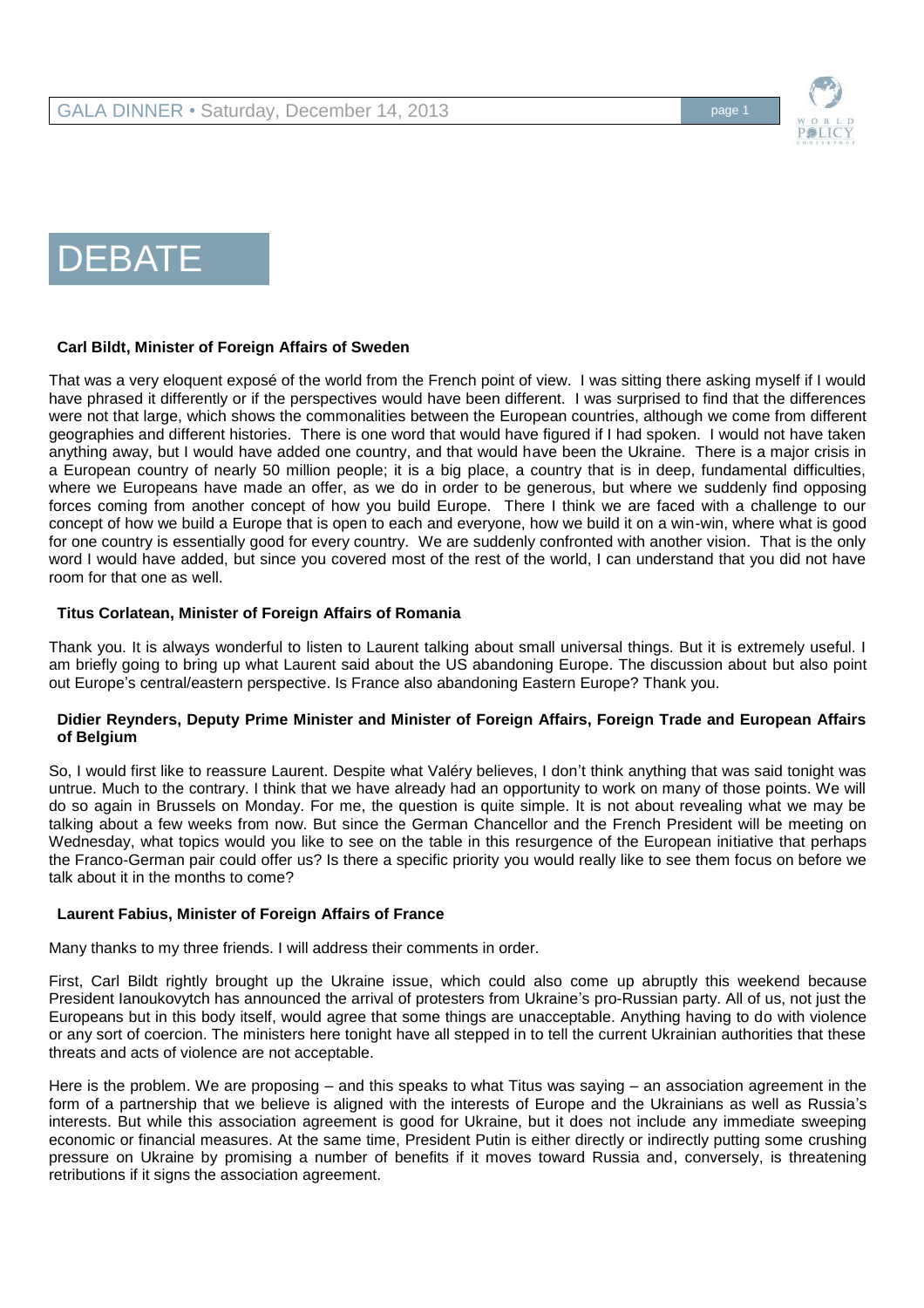

We are offering an association agreement, but we are not saying that Ukraine will enter the European Union in the short term. This presents a problem because many Ukrainians are saying, "Yes, we want Europe because Europe means freedom, because that is our natural inclination. But at the same time, are you Europeans prepared to give us what the others are offering us?"

We should add that the whole population of Ukraine is not quite on the same page as us and our friends in the Ukrainian opposition. And let's also add what we are telling the Ukrainians – and I think we are right to say this. "Listen, of course we agreed to talk about the material, economic and financial aspects – it is only natural. But if you align yourselves with Europe, it means taking on a certain mindset, not just a sort of bargaining exercise." That is where we are now.

The last comment, and I know Carl and I agree on this point, is it should not be presented to the Ukrainian people or the Europeans as a radical choice between the European Union and Russia. Just because the Ukrainians decide to agree with what we want, the association, does not mean they are pitting themselves against Russia. This backward analysis is often what the public hears. But it is inaccurate. We would like Ukraine to ally itself with the European Union. We would like an association agreement. We want to support this, but it is not an act of hostility toward Russia.

That said, I have already sort of answered my friend Titus. I have had the pleasure of many heartfelt discussions with him. Yes, we want an eastern partnership for Europe as well as a southern partnership. Both of them are crucial. When you look at the geography – foreign policy entails a lot of geography and quite a bit of history – you see that on one side we have the Americas and on the other Asia. And in the middle there is a large area that is both Europe and Africa. While Europe has to keep one foot in the future, it has to turn its head to both sides, to the east and to the south. Titus and I wholeheartedly agree on that.

Lastly, Didier Reynders asked me how I see this Franco-German partnership, subsequently extended to other countries, to be a European initiative. Didier, all I can do here is give you a few chapter headings.

There is the simplification factor. The procedures are too complex and some who are currently pulling away from Europe cite this much-needed simplification. We will need to have a talk with our British friends, and that will not be an easy conversation. Are the British in or are they out? Let's simplify things. That is a fair topic. Just because it is sometimes used for demagogic ends does not mean it is wrong. So, we have some simplifying to do and our fellow citizens are keenly aware of this.

Second, the citizens want Europe to protect them. Hence, it should not do the opposite and leave them exposed. What do I mean by "protection"? Not in the sense of protectionism, but rather economic protection so that on a range of issues Europeans see Europe as the solution and not the problem Protection in terms of other continents and trade negotiations, social protection. There has been a lot of talk in France recently about seconded workers. If the French – and the same is true for the Belgians and other Europeans – have the impression that Europe had to be a war machine to reduce our social safety net, how do you expect them to be invested? So there is this aspect of simplification, an aspect of protection, etc.

There are critical advances to make. That was Didier Reynders' question. We should be capable of making a major push toward a European defence force, and the heads of state and government will be talking about this in December. For reasons we can understand, the United States is saying, "Europe is a continent, it is not our job to protect this continent. Make an effort." Defence is one of Europe's biggest industries, so it does not make sense that Europe is not capable of having, for example, its own drones, that when there are problems in Africa or elsewhere it cannot rally the Community into action. So, a European defence force. European energy, too. There are people in this room who are much more competent than me when it comes to energy. But suggesting that we can join forces to avoid being too dependent on another country, suggesting that we combine our skills to achieve a more effective energy mix, suggesting that we develop new energies together – those are self-evident. In the same vein, when it comes to new technologies we have incredible research and innovation capacities, but we know that now is the time to join these creative forces. In short, it means starting with the banking union, the economy, social welfare and taxes, building a genuine program of progress.